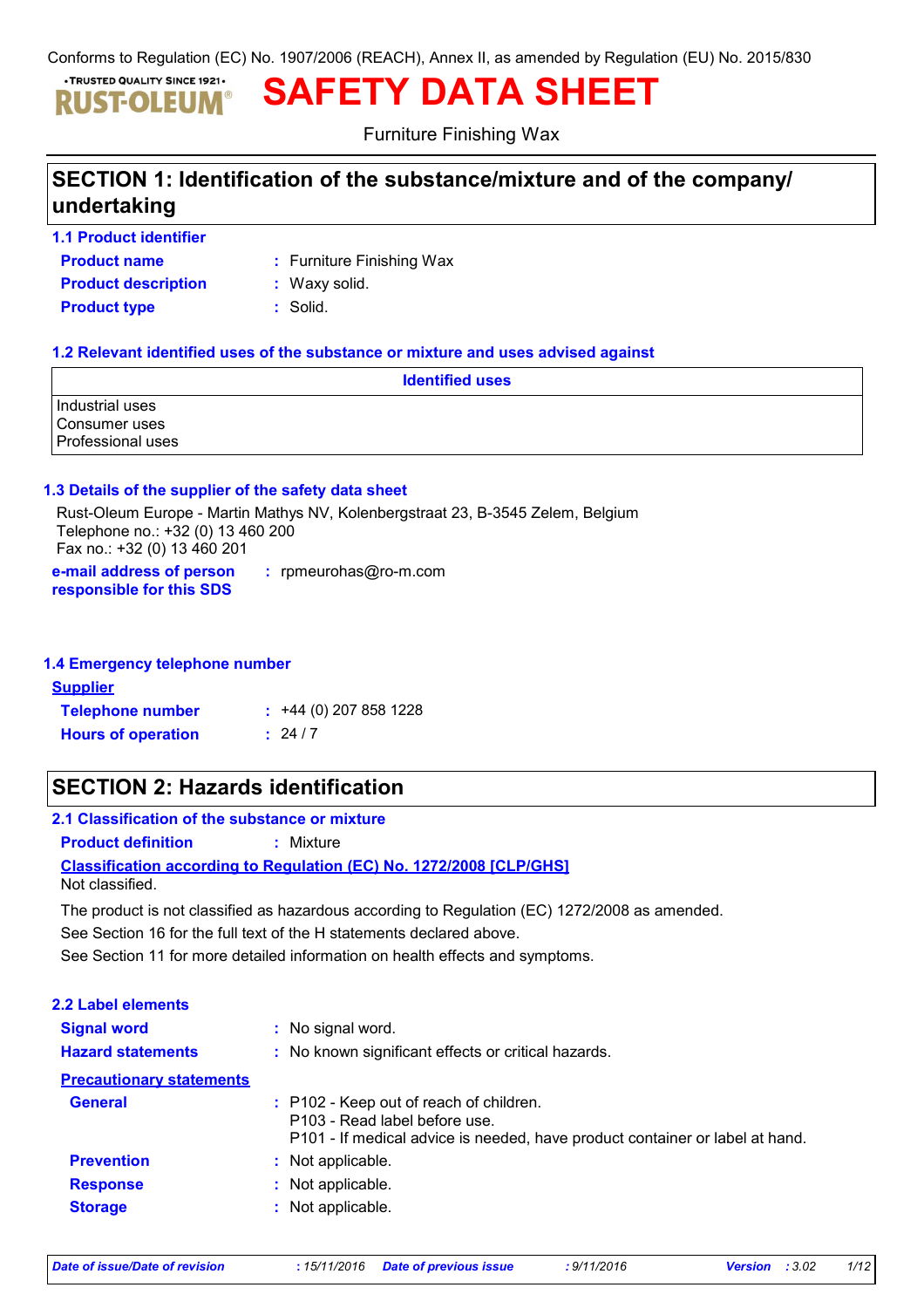### **SECTION 2: Hazards identification**

| <b>Disposal</b>                                                                                                                                          | : P501 - Dispose of contents and container in accordance with all local, regional,<br>national and international regulations. |
|----------------------------------------------------------------------------------------------------------------------------------------------------------|-------------------------------------------------------------------------------------------------------------------------------|
| <b>Supplemental label</b><br>elements                                                                                                                    | : Not applicable.                                                                                                             |
| <b>Annex XVII - Restrictions</b><br>on the manufacture,<br>placing on the market and<br>use of certain dangerous<br>substances, mixtures and<br>articles | : Not applicable.                                                                                                             |
| <b>Special packaging requirements</b>                                                                                                                    |                                                                                                                               |
| <b>Containers to be fitted</b><br>with child-resistant<br>fastenings                                                                                     | : Not applicable.                                                                                                             |
| <b>Tactile warning of danger : Not applicable.</b>                                                                                                       |                                                                                                                               |
| 2.3 Other hazards                                                                                                                                        |                                                                                                                               |

**Other hazards which do : not result in classification** : None known.

### **SECTION 3: Composition/information on ingredients**

| <b>3.2 Mixtures</b>                                                      | Mixture                                                              |              |                                                                         |             |
|--------------------------------------------------------------------------|----------------------------------------------------------------------|--------------|-------------------------------------------------------------------------|-------------|
| <b>Product/ingredient</b><br>name                                        | <b>Identifiers</b>                                                   | %            | <b>Classification</b><br><b>Regulation (EC) No. 1272/2008 [CLP]</b>     | <b>Type</b> |
| hydrocarbons,<br>C10-C13, n-/ iso-/<br>$cyclo-alkanes, 2\%$<br>aromatics | REACH#:<br>01-2119457273-39<br>IEC: 918-481-9<br>Index: 649-327-00-6 | $≥50 - < 75$ | Asp. Tox. 1, H304<br>EUH066                                             | [1] [2]     |
|                                                                          |                                                                      |              | See Section 16 for the full text of the<br>H statements declared above. |             |

There are no additional ingredients present which, within the current knowledge of the supplier and in the concentrations applicable, are classified as hazardous to health or the environment, are PBTs, vPvBs or Substances of equivalent concern, or have been assigned a workplace exposure limit and hence require reporting in this section.

**Type** 

[1] Substance classified with a health or environmental hazard

[2] Substance with a workplace exposure limit

[3] Substance meets the criteria for PBT according to Regulation (EC) No. 1907/2006, Annex XIII

[4] Substance meets the criteria for vPvB according to Regulation (EC) No. 1907/2006, Annex XIII

[5] Substance of equivalent concern

Occupational exposure limits, if available, are listed in Section 8.

# **SECTION 4: First aid measures**

#### **4.1 Description of first aid measures**

| <b>General</b>     | : In all cases of doubt, or when symptoms persist, seek medical attention. Never give<br>anything by mouth to an unconscious person. If unconscious, place in recovery<br>position and seek medical advice. |
|--------------------|-------------------------------------------------------------------------------------------------------------------------------------------------------------------------------------------------------------|
| <b>Eye contact</b> | : Remove contact lenses, irrigate copiously with clean, fresh water, holding the<br>eyelids apart for at least 10 minutes and seek immediate medical advice.                                                |
| <b>Inhalation</b>  | : Remove to fresh air. Keep person warm and at rest. If not breathing, if breathing is<br>irregular or if respiratory arrest occurs, provide artificial respiration or oxygen by<br>trained personnel.      |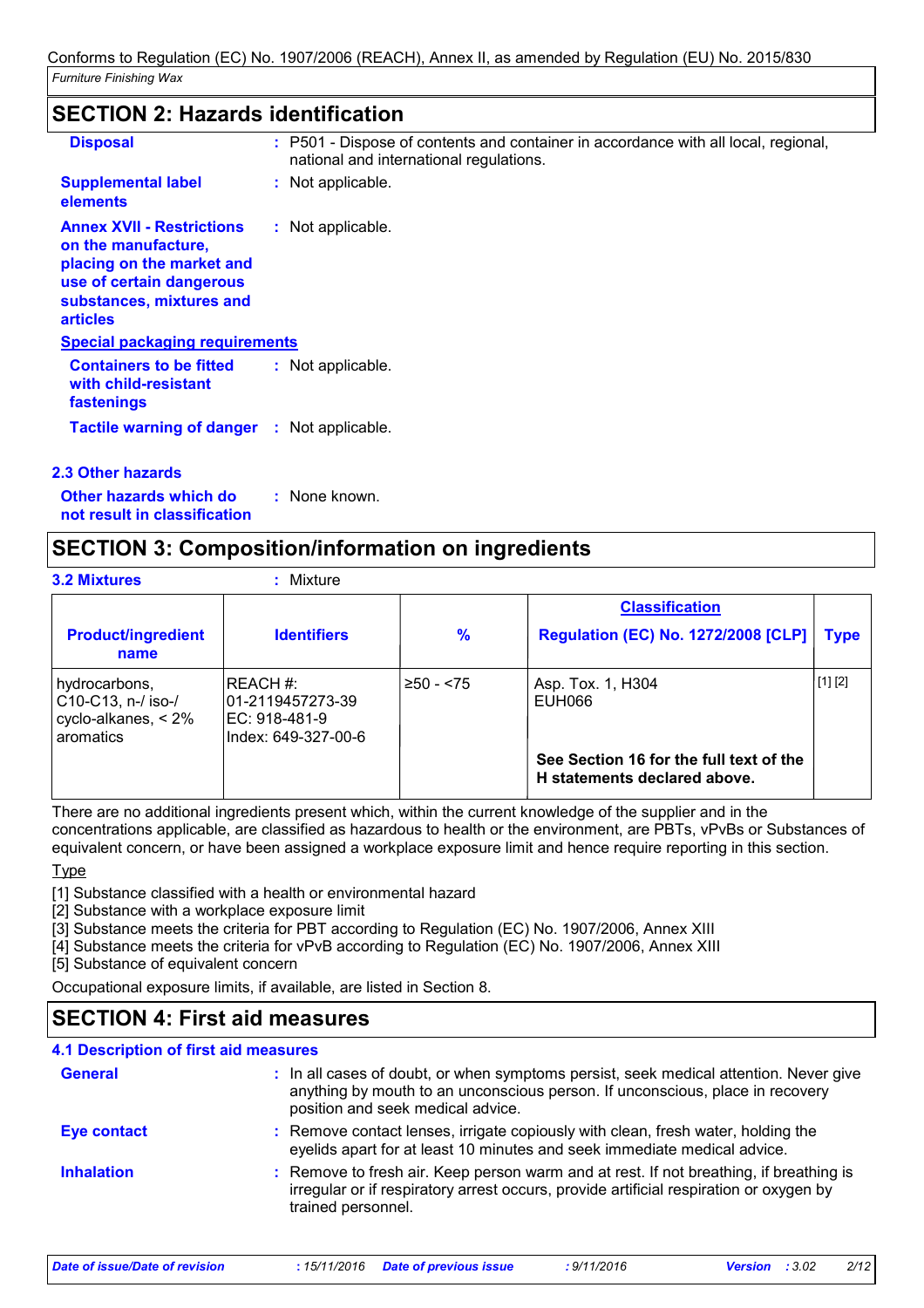### **SECTION 4: First aid measures**

| <b>Skin contact</b>               | : Remove contaminated clothing and shoes. Wash skin thoroughly with soap and<br>water or use recognised skin cleanser. Do NOT use solvents or thinners. |
|-----------------------------------|---------------------------------------------------------------------------------------------------------------------------------------------------------|
| Ingestion                         | : If swallowed, seek medical advice immediately and show the container or label.<br>Keep person warm and at rest. Do NOT induce vomiting.               |
| <b>Protection of first-aiders</b> | : No action shall be taken involving any personal risk or without suitable training.                                                                    |

#### **4.2 Most important symptoms and effects, both acute and delayed**

There are no data available on the mixture itself. The product is not classified as hazardous according to Regulation (EC) 1272/2008 as amended.

Exposure to component solvent vapour concentrations in excess of the stated occupational exposure limit may result in adverse health effects such as mucous membrane and respiratory system irritation and adverse effects on the kidneys, liver and central nervous system. Symptoms and signs include headache, dizziness, fatigue, muscular weakness, drowsiness and, in extreme cases, loss of consciousness.

Solvents may cause some of the above effects by absorption through the skin. Repeated or prolonged contact with the mixture may cause removal of natural fat from the skin, resulting in non-allergic contact dermatitis and absorption through the skin. If splashed in the eyes, the liquid may cause irritation and reversible damage.

This takes into account, where known, delayed and immediate effects and also chronic effects of components from short-term and long-term exposure by oral, inhalation and dermal routes of exposure and eye contact.

#### **4.3 Indication of any immediate medical attention and special treatment needed**

| <b>Notes to physician</b> |                                           | : Treat symptomatically. Contact poison treatment specialist immediately if large |
|---------------------------|-------------------------------------------|-----------------------------------------------------------------------------------|
|                           | quantities have been ingested or inhaled. |                                                                                   |

- **Specific treatments**
- **:** No specific treatment.

See toxicological information (Section 11)

### **SECTION 5: Firefighting measures**

| <b>5.1 Extinguishing media</b>                           |                                                                                                                              |
|----------------------------------------------------------|------------------------------------------------------------------------------------------------------------------------------|
| <b>Suitable extinguishing</b><br>media                   | : Recommended: alcohol-resistant foam, $CO2$ , powders, water spray.                                                         |
| <b>Unsuitable extinguishing</b><br>media                 | : Do not use water jet.                                                                                                      |
|                                                          | 5.2 Special hazards arising from the substance or mixture                                                                    |
| <b>Hazards from the</b><br>substance or mixture          | : Fire will produce dense black smoke. Exposure to decomposition products may<br>cause a health hazard.                      |
| <b>Hazardous thermal</b><br>decomposition products       | : Decomposition products may include the following materials: carbon monoxide,<br>carbon dioxide, smoke, oxides of nitrogen. |
| <b>5.3 Advice for firefighters</b>                       |                                                                                                                              |
| <b>Special protective actions</b><br>for fire-fighters   | : Cool closed containers exposed to fire with water. Do not release runoff from fire to<br>drains or watercourses.           |
| <b>Special protective</b><br>equipment for fire-fighters | : Appropriate breathing apparatus may be required.                                                                           |
| <b>Additional information</b>                            | $\pm$ No unusual hazard if involved in a fire.                                                                               |
|                                                          |                                                                                                                              |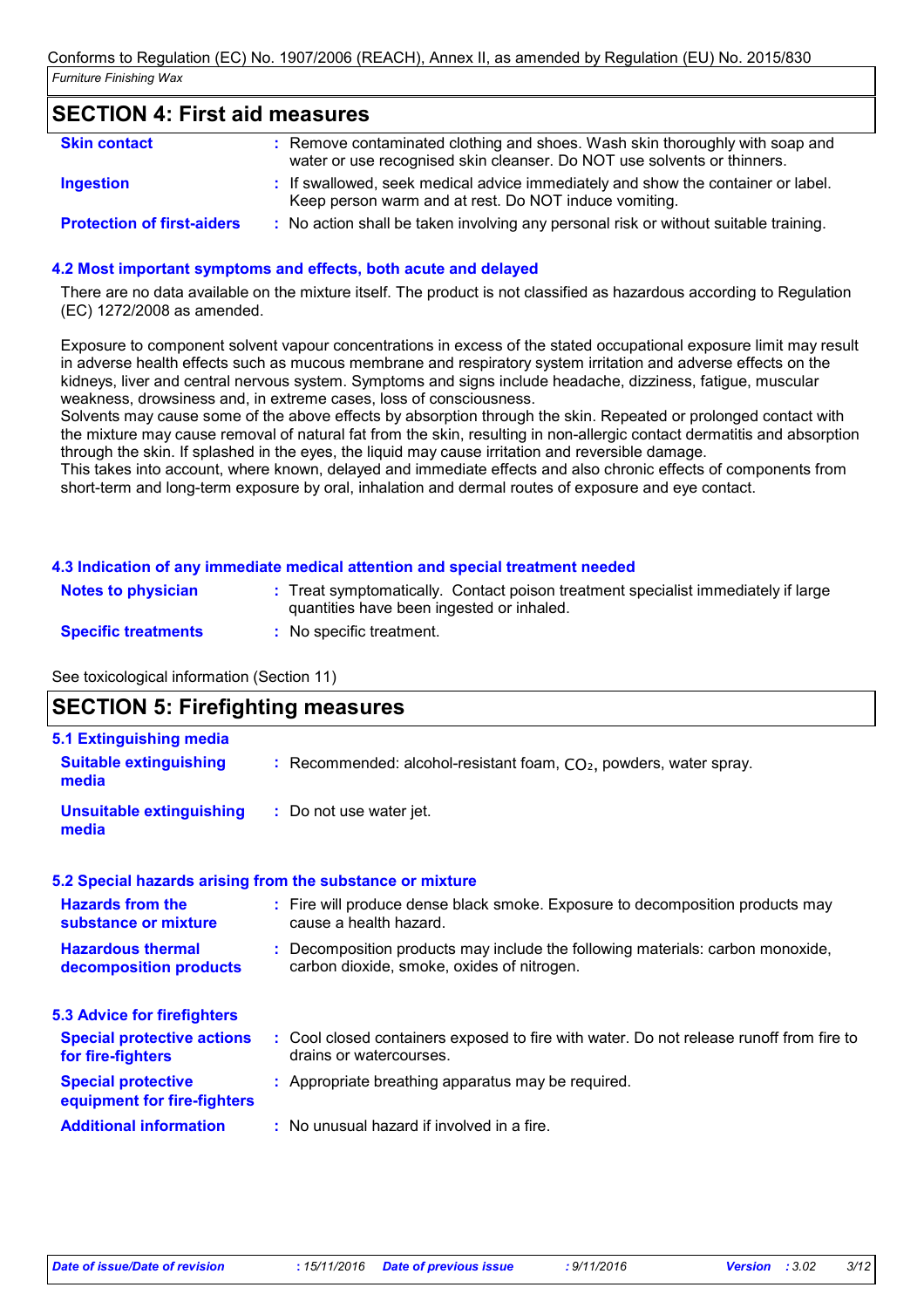### **SECTION 6: Accidental release measures**

|                                                          | 6.1 Personal precautions, protective equipment and emergency procedures                                                                                                                                                                                  |
|----------------------------------------------------------|----------------------------------------------------------------------------------------------------------------------------------------------------------------------------------------------------------------------------------------------------------|
| For non-emergency<br>personnel                           | : Exclude sources of ignition and ventilate the area. Avoid breathing vapour or mist.<br>Refer to protective measures listed in sections 7 and 8.                                                                                                        |
|                                                          | For emergency responders : If specialised clothing is required to deal with the spillage, take note of any<br>information in Section 8 on suitable and unsuitable materials. See also the<br>information in "For non-emergency personnel".               |
| <b>6.2 Environmental</b><br><b>precautions</b>           | : Avoid dispersal of spilt material and runoff and contact with soil, waterways, drains<br>and sewers. Inform the relevant authorities if the product has caused environmental<br>pollution (sewers, waterways, soil or air).                            |
| 6.3 Methods and material for containment and cleaning up |                                                                                                                                                                                                                                                          |
| <b>Small spill</b>                                       | : Move containers from spill area. Vacuum or sweep up material and place in a<br>designated, labelled waste container. Dispose of via a licensed waste disposal<br>contractor.                                                                           |
| <b>Large spill</b>                                       | : Move containers from spill area. Prevent entry into sewers, water courses,<br>basements or confined areas. Vacuum or sweep up material and place in a<br>designated, labelled waste container. Dispose of via a licensed waste disposal<br>contractor. |
| <b>6.4 Reference to other</b><br><b>sections</b>         | : See Section 1 for emergency contact information.<br>See Section 8 for information on appropriate personal protective equipment.<br>See Section 13 for additional waste treatment information.                                                          |

# **SECTION 7: Handling and storage**

The information in this section contains generic advice and guidance.

**:** Keep away from heat, sparks and flame. No sparking tools should be used. Avoid contact with skin and eyes. Avoid the inhalation of dust, particulates, spray or mist arising from the application of this mixture. Avoid inhalation of dust from sanding. Eating, drinking and smoking should be prohibited in areas where this material is handled, stored and processed. Put on appropriate personal protective equipment (see Section 8). Never use pressure to empty. Container is not a pressure vessel. Always keep in containers made from the same material as the original one. Comply with the health and safety at work laws. Do not allow to enter drains or watercourses. **7.1 Precautions for safe handling**

**7.2 Conditions for safe storage, including any incompatibilities**

Store in accordance with local regulations.

**Notes on joint storage**

Keep away from: oxidising agents, strong alkalis, strong acids.

#### **Additional information on storage conditions**

Observe label precautions. Store in a dry, cool and well-ventilated area. Keep away from heat and direct sunlight. Keep container tightly closed.

Keep away from sources of ignition. No smoking. Prevent unauthorised access. Containers that have been opened must be carefully resealed and kept upright to prevent leakage.

### **7.3 Specific end use(s)**

**Recommendations :**

: Not available.

**Industrial sector specific : solutions** : Not available.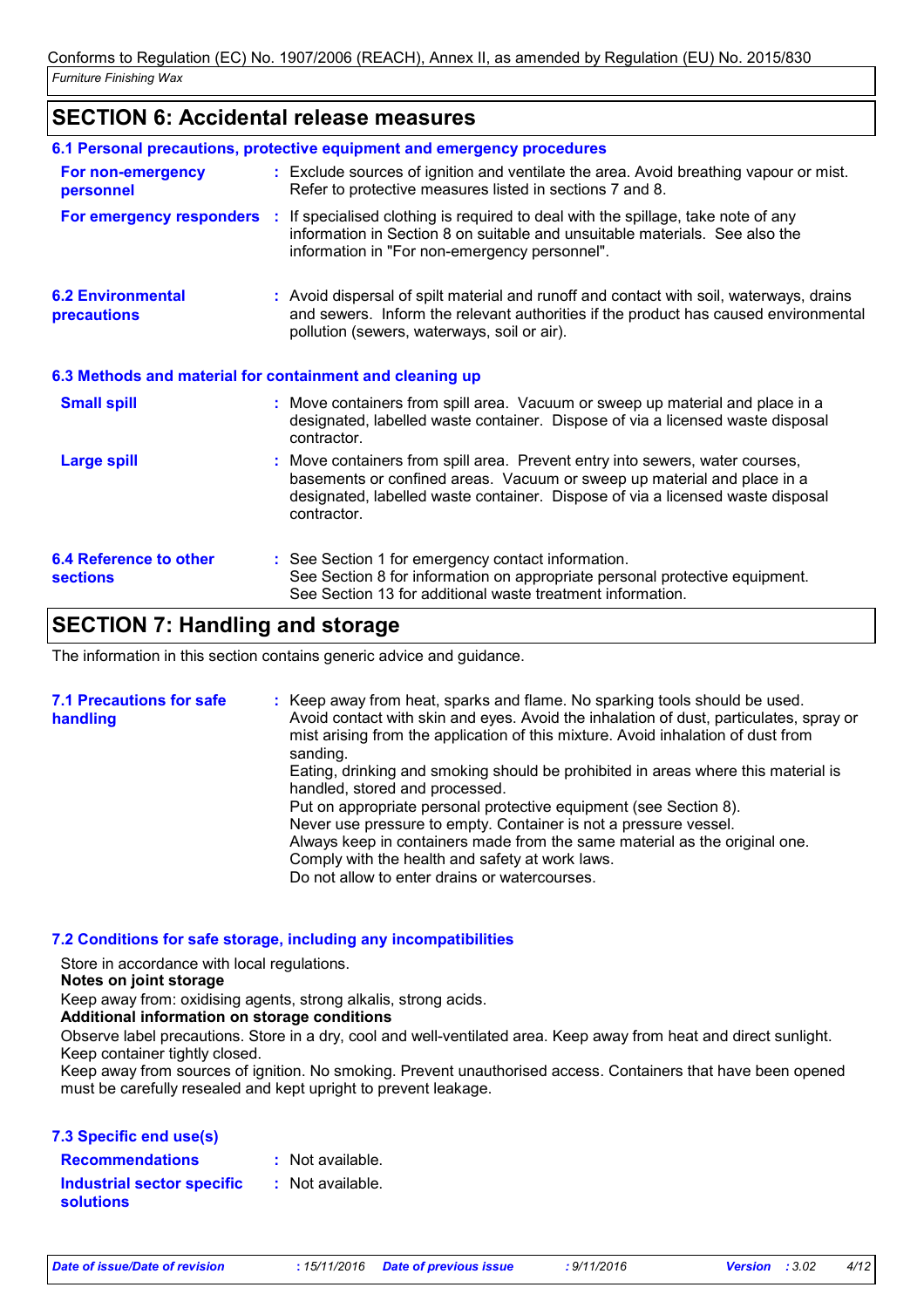### **SECTION 8: Exposure controls/personal protection**

The information in this section contains generic advice and guidance. Information is provided based on typical anticipated uses of the product. Additional measures might be required for bulk handling or other uses that could significantly increase worker exposure or environmental releases.

### **8.1 Control parameters**

### **Occupational exposure limits**

| <b>Product/ingredient name</b>                                             |           | <b>Exposure limit values</b>                                                                                                                                                                                                                                                                                                                                                                                                                                                                                                                                                                                                                                                                                                                                                                                                                                                                                                                                                                                        |
|----------------------------------------------------------------------------|-----------|---------------------------------------------------------------------------------------------------------------------------------------------------------------------------------------------------------------------------------------------------------------------------------------------------------------------------------------------------------------------------------------------------------------------------------------------------------------------------------------------------------------------------------------------------------------------------------------------------------------------------------------------------------------------------------------------------------------------------------------------------------------------------------------------------------------------------------------------------------------------------------------------------------------------------------------------------------------------------------------------------------------------|
| hydrocarbons, C10-C13, n-/ iso-/ cyclo-alkanes,<br>< 2% aromatics          |           | CEFIC-ESIG (Europe). Notes: Recommended by manufacturer<br>TWA: 1350 mg/m <sup>3</sup> , ((200 ppm)) 8 hours. Form: Vapour                                                                                                                                                                                                                                                                                                                                                                                                                                                                                                                                                                                                                                                                                                                                                                                                                                                                                          |
| <b>Recommended monitoring</b><br>procedures                                | required. | If this product contains ingredients with exposure limits, personal, workplace<br>atmosphere or biological monitoring may be required to determine the effectiveness<br>of the ventilation or other control measures and/or the necessity to use respiratory<br>protective equipment. Reference should be made to monitoring standards, such as<br>the following: European Standard EN 689 (Workplace atmospheres - Guidance for<br>the assessment of exposure by inhalation to chemical agents for comparison with<br>limit values and measurement strategy) European Standard EN 14042 (Workplace<br>atmospheres - Guide for the application and use of procedures for the assessment<br>of exposure to chemical and biological agents) European Standard EN 482<br>(Workplace atmospheres - General requirements for the performance of procedures<br>for the measurement of chemical agents) Reference to national guidance<br>documents for methods for the determination of hazardous substances will also be |
| <b>DNELs/DMELs</b>                                                         |           |                                                                                                                                                                                                                                                                                                                                                                                                                                                                                                                                                                                                                                                                                                                                                                                                                                                                                                                                                                                                                     |
| No DNELs/DMELs available.                                                  |           |                                                                                                                                                                                                                                                                                                                                                                                                                                                                                                                                                                                                                                                                                                                                                                                                                                                                                                                                                                                                                     |
| <b>PNECs</b>                                                               |           |                                                                                                                                                                                                                                                                                                                                                                                                                                                                                                                                                                                                                                                                                                                                                                                                                                                                                                                                                                                                                     |
| No PNECs available                                                         |           |                                                                                                                                                                                                                                                                                                                                                                                                                                                                                                                                                                                                                                                                                                                                                                                                                                                                                                                                                                                                                     |
| <b>8.2 Exposure controls</b>                                               |           |                                                                                                                                                                                                                                                                                                                                                                                                                                                                                                                                                                                                                                                                                                                                                                                                                                                                                                                                                                                                                     |
| <b>Appropriate engineering</b><br>controls                                 |           | : Provide adequate ventilation. Where reasonably practicable, this should be<br>achieved by the use of local exhaust ventilation and good general extraction. If<br>these are not sufficient to maintain concentrations of particulates and solvent<br>vapours below the OEL, suitable respiratory protection must be worn.                                                                                                                                                                                                                                                                                                                                                                                                                                                                                                                                                                                                                                                                                         |
| <b>Individual protection measures</b>                                      |           |                                                                                                                                                                                                                                                                                                                                                                                                                                                                                                                                                                                                                                                                                                                                                                                                                                                                                                                                                                                                                     |
| <b>Hygiene measures</b>                                                    |           | : Wash hands, forearms and face thoroughly after handling chemical products, before<br>eating, smoking and using the lavatory and at the end of the working period.<br>Appropriate techniques should be used to remove potentially contaminated clothing.<br>Wash contaminated clothing before reusing. Ensure that eyewash stations and<br>safety showers are close to the workstation location.                                                                                                                                                                                                                                                                                                                                                                                                                                                                                                                                                                                                                   |
| <b>Eye/face protection</b>                                                 |           | : Safety eyewear complying with an approved standard should be used when a risk<br>assessment indicates this is necessary to avoid exposure to liquid splashes, mists<br>gases or dusts. If contact is possible, the following protection should be worn,<br>unless the assessment indicates a higher degree of protection: safety glasses with<br>side-shields. Recommended: safety glasses with side-shields (EN 166)                                                                                                                                                                                                                                                                                                                                                                                                                                                                                                                                                                                             |
| <b>Skin protection</b>                                                     |           |                                                                                                                                                                                                                                                                                                                                                                                                                                                                                                                                                                                                                                                                                                                                                                                                                                                                                                                                                                                                                     |
| <b>Hand protection</b>                                                     |           |                                                                                                                                                                                                                                                                                                                                                                                                                                                                                                                                                                                                                                                                                                                                                                                                                                                                                                                                                                                                                     |
| combination of chemicals.<br>replacement must be followed.<br>maintenance. |           | There is no one glove material or combination of materials that will give unlimited resistance to any individual or<br>The breakthrough time must be greater than the end use time of the product.<br>The instructions and information provided by the glove manufacturer on use, storage, maintenance and<br>Gloves should be replaced regularly and if there is any sign of damage to the glove material.<br>Always ensure that gloves are free from defects and that they are stored and used correctly.<br>The performance or effectiveness of the glove may be reduced by physical/chemical damage and poor                                                                                                                                                                                                                                                                                                                                                                                                    |

Barrier creams may help to protect the exposed areas of the skin but should not be applied once exposure has occurred.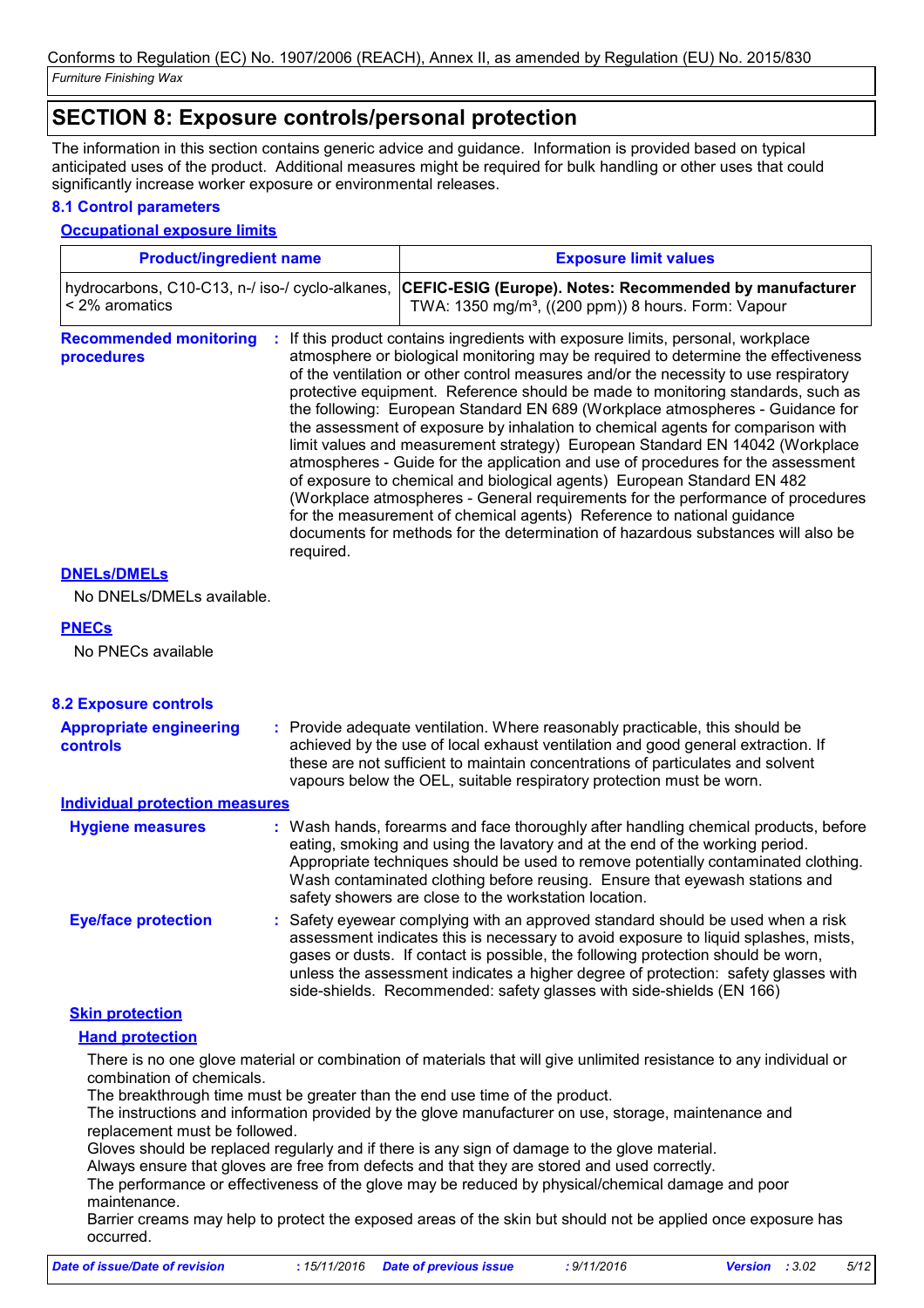# **SECTION 8: Exposure controls/personal protection**

| <b>Gloves</b>                             | : For prolonged or repeated handling, use the following type of gloves:                                                                                                                                                                                                                                                                                                                       |
|-------------------------------------------|-----------------------------------------------------------------------------------------------------------------------------------------------------------------------------------------------------------------------------------------------------------------------------------------------------------------------------------------------------------------------------------------------|
|                                           | Recommended: > 8 hours (breakthrough time): nitrile rubber (0.5mm)                                                                                                                                                                                                                                                                                                                            |
|                                           | The recommendation for the type or types of glove to use when handling this<br>product is based on information from the following source:                                                                                                                                                                                                                                                     |
|                                           | EN 374-3 : 2003                                                                                                                                                                                                                                                                                                                                                                               |
|                                           | The user must check that the final choice of type of glove selected for handling this<br>product is the most appropriate and takes into account the particular conditions of<br>use, as included in the user's risk assessment.                                                                                                                                                               |
| <b>Body protection</b>                    | : Personal protective equipment for the body should be selected based on the task<br>being performed and the risks involved and should be approved by a specialist<br>before handling this product. Recommended: Wear overalls or long sleeved shirt.<br>(EN 467)                                                                                                                             |
| <b>Other skin protection</b>              | : Appropriate footwear and any additional skin protection measures should be<br>selected based on the task being performed and the risks involved and should be<br>approved by a specialist before handling this product.                                                                                                                                                                     |
| <b>Respiratory protection</b>             | : Use a properly fitted, particulate filter respirator complying with an approved<br>standard if a risk assessment indicates this is necessary. Respirator selection must<br>be based on known or anticipated exposure levels, the hazards of the product and<br>the safe working limits of the selected respirator. Recommended: organic vapour<br>(Type A) and particulate filter (EN 140). |
| <b>Environmental exposure</b><br>controls | : Emissions from ventilation or work process equipment should be checked to ensure<br>they comply with the requirements of environmental protection legislation. In some<br>cases, fume scrubbers, filters or engineering modifications to the process<br>equipment will be necessary to reduce emissions to acceptable levels.                                                               |

# **SECTION 9: Physical and chemical properties**

| 9.1 Information on basic physical and chemical properties         |                                                                                                                                                                                                                                                    |
|-------------------------------------------------------------------|----------------------------------------------------------------------------------------------------------------------------------------------------------------------------------------------------------------------------------------------------|
| <b>Appearance</b>                                                 |                                                                                                                                                                                                                                                    |
| <b>Physical state</b>                                             | $:$ Solid.                                                                                                                                                                                                                                         |
| <b>Colour</b>                                                     | : Yellowish.                                                                                                                                                                                                                                       |
| <b>Odour</b>                                                      | : Not available.                                                                                                                                                                                                                                   |
| <b>Odour threshold</b>                                            | : Not available.                                                                                                                                                                                                                                   |
| pH                                                                | : Not available.                                                                                                                                                                                                                                   |
| <b>Melting point/freezing point</b>                               | : Not available.                                                                                                                                                                                                                                   |
| Initial boiling point and<br>boiling range                        | : Not available.                                                                                                                                                                                                                                   |
| <b>Flash point</b>                                                | : Closed cup: $61^{\circ}$ C                                                                                                                                                                                                                       |
| <b>Evaporation rate</b>                                           | : Not available.                                                                                                                                                                                                                                   |
| <b>Flammability (solid, gas)</b>                                  | Non-flammable in the presence of the following materials or conditions: open<br>flames, sparks and static discharge, heat and shocks and mechanical impacts.<br>Nonflammable, but will burn on prolonged exposure to flame or high<br>temperature. |
| <b>Upper/lower flammability or</b><br>explosive limits            | : Not available.                                                                                                                                                                                                                                   |
| <b>Vapour pressure</b>                                            | : Not available.                                                                                                                                                                                                                                   |
| <b>Vapour density</b>                                             | : Not available.                                                                                                                                                                                                                                   |
| <b>Relative density</b>                                           | : 0.854                                                                                                                                                                                                                                            |
| <b>Solubility(ies)</b>                                            | : Not available.                                                                                                                                                                                                                                   |
| <b>Partition coefficient: n-octanol/: Not available.</b><br>water |                                                                                                                                                                                                                                                    |
| <b>Auto-ignition temperature</b>                                  | : Not available.                                                                                                                                                                                                                                   |
| <b>Decomposition temperature</b>                                  | : Not available.                                                                                                                                                                                                                                   |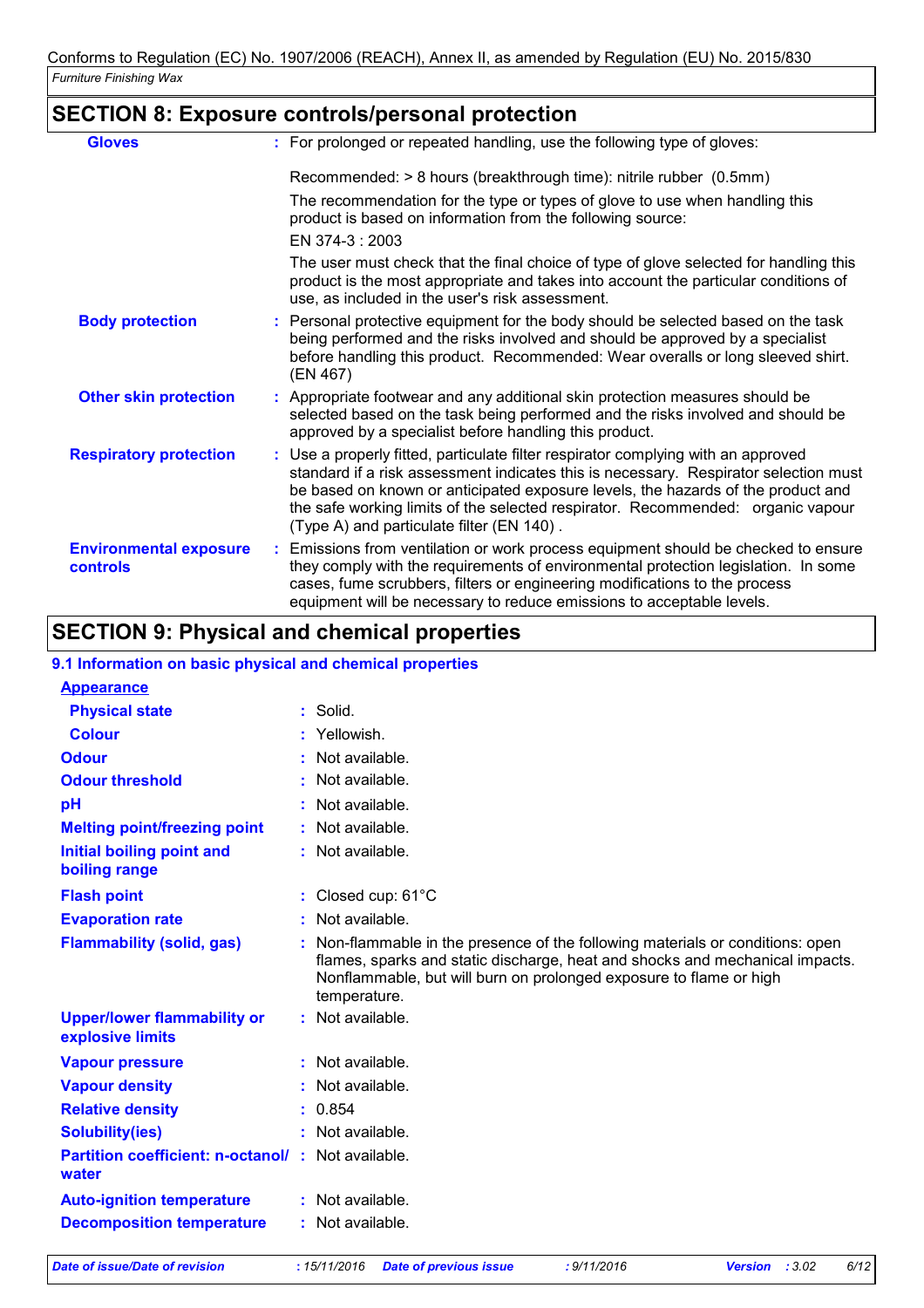| <b>Viscosity</b>            | Not available.                                                                                                                                                                                             |
|-----------------------------|------------------------------------------------------------------------------------------------------------------------------------------------------------------------------------------------------------|
| <b>Explosive properties</b> | : Non-explosive in the presence of the following materials or conditions: open<br>flames, sparks and static discharge, heat and shocks and mechanical impacts.<br>No unusual hazard if involved in a fire. |
| <b>Oxidising properties</b> | Not available.                                                                                                                                                                                             |

#### **9.2 Other information**

No additional information.

| <b>SECTION 10: Stability and reactivity</b>       |           |                                                                                                                                                                                               |
|---------------------------------------------------|-----------|-----------------------------------------------------------------------------------------------------------------------------------------------------------------------------------------------|
| <b>10.1 Reactivity</b>                            |           | : No specific test data related to reactivity available for this product or its ingredients.                                                                                                  |
| <b>10.2 Chemical stability</b>                    |           | : Stable under recommended storage and handling conditions (see Section 7).                                                                                                                   |
| <b>10.3 Possibility of</b><br>hazardous reactions |           | : Under normal conditions of storage and use, hazardous reactions will not occur.                                                                                                             |
| <b>10.4 Conditions to avoid</b>                   | products. | : When exposed to high temperatures may produce hazardous decomposition                                                                                                                       |
| 10.5 Incompatible materials                       |           | : Keep away from the following materials to prevent strong exothermic reactions:<br>oxidising agents, strong alkalis, strong acids.                                                           |
| <b>10.6 Hazardous</b><br>decomposition products   |           | : Under normal conditions of storage and use, hazardous decomposition products<br>should not be produced. If involved in a fire, toxic gases including CO, CO2 and<br>smoke can be generated. |
|                                                   |           |                                                                                                                                                                                               |

### **SECTION 11: Toxicological information**

### **11.1 Information on toxicological effects**

There are no data available on the mixture itself. The product is not classified as hazardous according to Regulation (EC) 1272/2008 as amended.

Exposure to component solvent vapour concentrations in excess of the stated occupational exposure limit may result in adverse health effects such as mucous membrane and respiratory system irritation and adverse effects on the kidneys, liver and central nervous system. Symptoms and signs include headache, dizziness, fatigue, muscular weakness, drowsiness and, in extreme cases, loss of consciousness.

Solvents may cause some of the above effects by absorption through the skin. Repeated or prolonged contact with the mixture may cause removal of natural fat from the skin, resulting in non-allergic contact dermatitis and absorption through the skin. If splashed in the eyes, the liquid may cause irritation and reversible damage.

This takes into account, where known, delayed and immediate effects and also chronic effects of components from short-term and long-term exposure by oral, inhalation and dermal routes of exposure and eye contact.

### **Acute toxicity**

| <b>Product/ingredient name</b>                                                 | <b>Result</b>                                                       | <b>Species</b> | <b>Dose</b>            | <b>Exposure</b> |
|--------------------------------------------------------------------------------|---------------------------------------------------------------------|----------------|------------------------|-----------------|
| hydrocarbons, C10-C13, n-/<br>iso-/ cyclo-alkanes, $< 2\%$<br>aromatics        | <b>LC50 Inhalation Vapour</b>                                       | Rat            | 8500 mg/m <sup>3</sup> | l 4 hours       |
| <b>Conclusion/Summary</b><br><b>Acute toxicity estimates</b><br>Not available. | : Based on available data, the classification criteria are not met. |                |                        |                 |
| <b>Irritation/Corrosion</b><br><b>Conclusion/Summary</b>                       |                                                                     |                |                        |                 |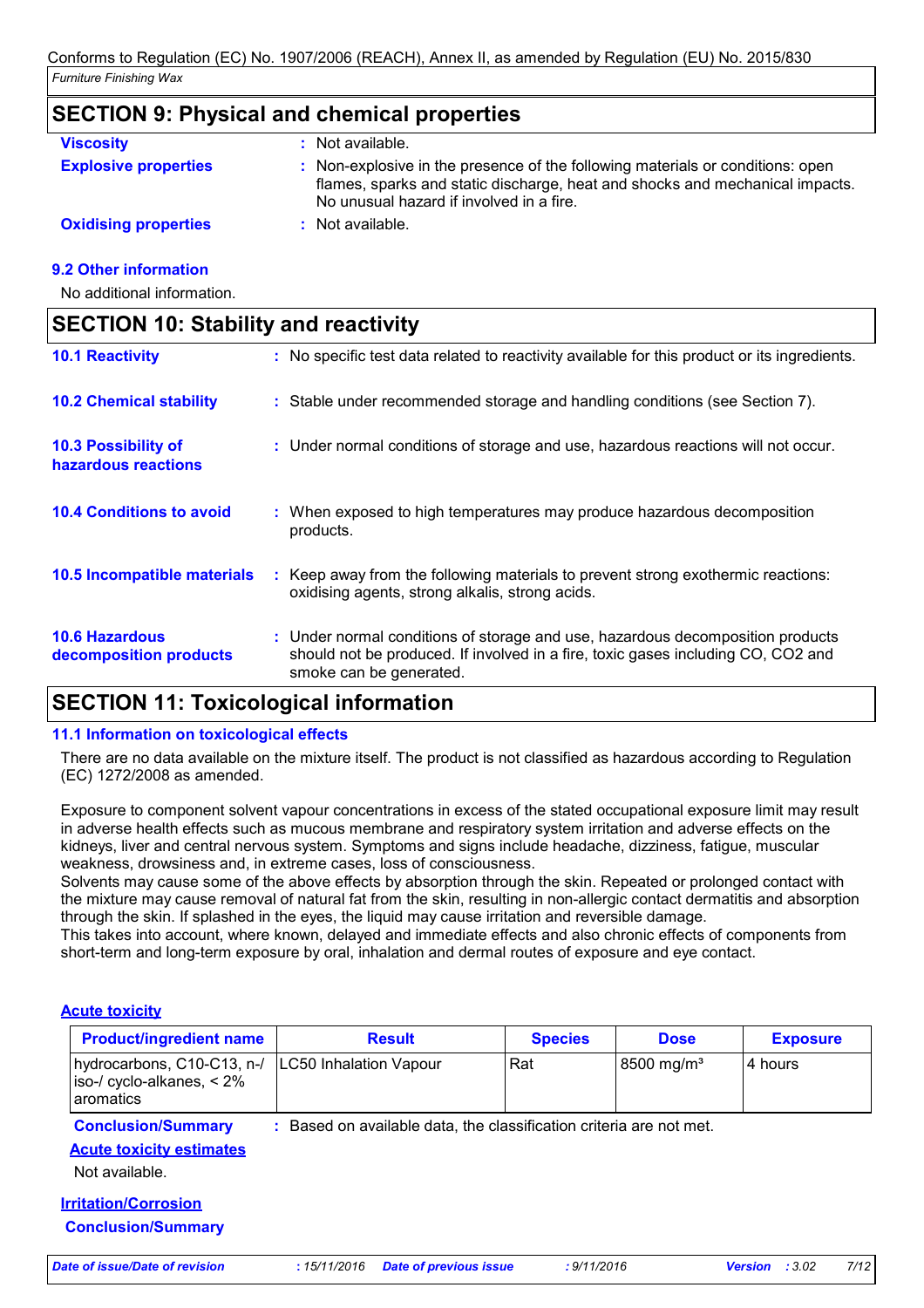### **SECTION 11: Toxicological information**

| <b>Skin</b>                                             | : Based on available data, the classification criteria are not met. |
|---------------------------------------------------------|---------------------------------------------------------------------|
| <b>Eyes</b>                                             | : Based on available data, the classification criteria are not met. |
| <b>Respiratory</b>                                      | : Based on available data, the classification criteria are not met. |
| <b>Sensitisation</b>                                    |                                                                     |
| <b>Conclusion/Summary</b>                               |                                                                     |
| <b>Skin</b>                                             | : Based on available data, the classification criteria are not met. |
| <b>Respiratory</b>                                      | : Based on available data, the classification criteria are not met. |
| <b>Mutagenicity</b>                                     |                                                                     |
| <b>Conclusion/Summary</b>                               | : Based on available data, the classification criteria are not met. |
| <b>Carcinogenicity</b>                                  |                                                                     |
| <b>Conclusion/Summary</b>                               | : Based on available data, the classification criteria are not met. |
| <b>Reproductive toxicity</b>                            |                                                                     |
| <b>Conclusion/Summary</b>                               | : Based on available data, the classification criteria are not met. |
| <b>Teratogenicity</b>                                   |                                                                     |
| <b>Conclusion/Summary</b>                               | : Based on available data, the classification criteria are not met. |
| <b>Specific target organ toxicity (single exposure)</b> |                                                                     |
| Not available.                                          |                                                                     |

**Specific target organ toxicity (repeated exposure)**

Not available.

### **Aspiration hazard**

| <b>Product/ingredient name</b>                                                                  | Result |
|-------------------------------------------------------------------------------------------------|--------|
| hydrocarbons, C10-C13, n-/ iso-/ cyclo-alkanes, < 2% aromatics   ASPIRATION HAZARD - Category 1 |        |

**Other information :**

: Not available.

# **SECTION 12: Ecological information**

### **12.1 Toxicity**

There are no data available on the mixture itself. Do not allow to enter drains or watercourses.

The mixture has been assessed following the summation method of the CLP Regulation (EC) No 1272/2008 and is not classified as hazardous to the environment.

| <b>Product/ingredient name</b>                                                            | <b>Result</b>                                  | <b>Species</b> | <b>Exposure</b>    |
|-------------------------------------------------------------------------------------------|------------------------------------------------|----------------|--------------------|
| hydrocarbons, C10-C13, n-/<br>$\vert$ iso-/ cyclo-alkanes, $\leq 2\%$<br><b>aromatics</b> | Acute EC50 >1000 mg/l                          | Daphnia spec.  | 4 hours            |
|                                                                                           | Acute IC50 >1000 mg/l<br>Acute LC50 >1000 mg/l | Algae<br>Fish  | 4 hours<br>4 hours |

**Conclusion/Summary :** Based on available data, the classification criteria are not met.

### **12.2 Persistence and degradability**

|  | <b>Conclusion/Summary</b> | : According to EC criteria: Expected to be inherently biodegradable |  |
|--|---------------------------|---------------------------------------------------------------------|--|
|--|---------------------------|---------------------------------------------------------------------|--|

| <b>Product/ingredient name</b>                                                 | <b>Aquatic half-life</b>        | <b>Photolysis</b>    | Biodegradability |
|--------------------------------------------------------------------------------|---------------------------------|----------------------|------------------|
| hydrocarbons, C10-C13, n-/<br>$ $ iso-/ cyclo-alkanes, $\leq 2\%$<br>aromatics | Fresh water <28 days, 5 to 25°C | $ 80\%  < 28$ day(s) | Readily          |

### **12.3 Bioaccumulative potential**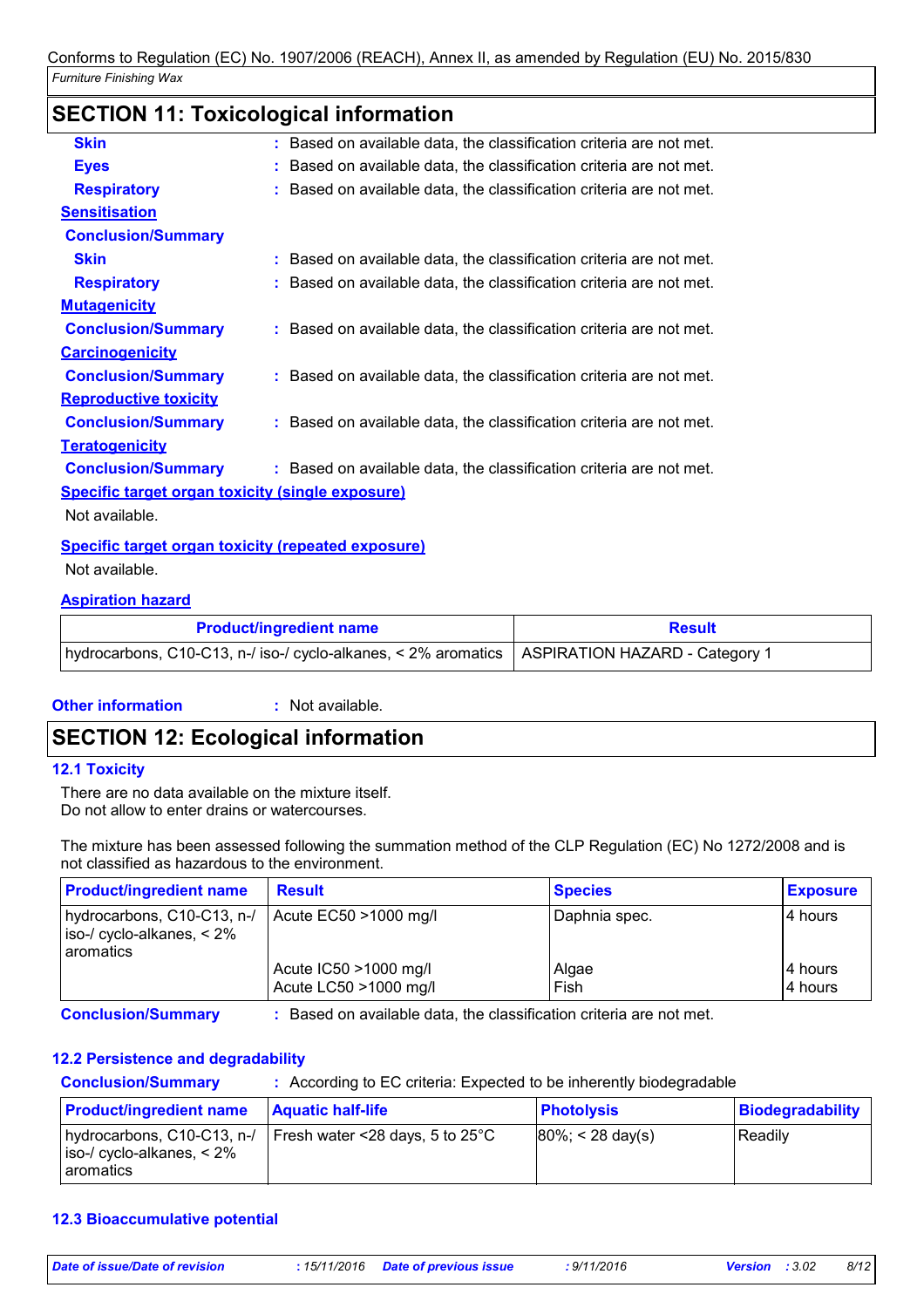## **SECTION 12: Ecological information**

Not available.

| 12.4 Mobility in soil                                   |                   |  |
|---------------------------------------------------------|-------------------|--|
| <b>Soil/water partition</b><br><b>coefficient (Koc)</b> | : Not available.  |  |
| <b>Mobility</b>                                         | : Non-volatile.   |  |
| <b>12.5 Results of PBT and vPvB assessment</b>          |                   |  |
| <b>PBT</b>                                              | : Not applicable. |  |
| <b>vPvB</b>                                             | : Not applicable. |  |

**12.6 Other adverse effects** : No known significant effects or critical hazards.

# **SECTION 13: Disposal considerations**

The information in this section contains generic advice and guidance.

#### **13.1 Waste treatment methods**

| <b>Product</b>                 |                                                                                                                                                                                                                                                                                                                                                                                                                                                                                                                                                      |
|--------------------------------|------------------------------------------------------------------------------------------------------------------------------------------------------------------------------------------------------------------------------------------------------------------------------------------------------------------------------------------------------------------------------------------------------------------------------------------------------------------------------------------------------------------------------------------------------|
| <b>Methods of disposal</b>     | : The generation of waste should be avoided or minimised wherever possible.<br>Disposal of this product, solutions and any by-products should at all times comply<br>with the requirements of environmental protection and waste disposal legislation<br>and any regional local authority requirements. Dispose of surplus and non-<br>recyclable products via a licensed waste disposal contractor. Waste should not be<br>disposed of untreated to the sewer unless fully compliant with the requirements of<br>all authorities with jurisdiction. |
| <b>Hazardous waste</b>         | : Within the present knowledge of the supplier, this product is not regarded as<br>hazardous waste, as defined by EU Directive 2008/98/EC.                                                                                                                                                                                                                                                                                                                                                                                                           |
| <b>Disposal considerations</b> | : Do not allow to enter drains or watercourses.<br>Dispose of according to all federal, state and local applicable regulations.<br>If this product is mixed with other wastes, the original waste product code may no<br>longer apply and the appropriate code should be assigned.<br>For further information, contact your local waste authority.                                                                                                                                                                                                   |

### **European waste catalogue (EWC)**

The European Waste Catalogue classification of this product, when disposed of as waste, is:

| <b>Waste code</b>              | <b>Waste designation</b>                                                                                                                                                                                                                                                                                                                |
|--------------------------------|-----------------------------------------------------------------------------------------------------------------------------------------------------------------------------------------------------------------------------------------------------------------------------------------------------------------------------------------|
| 108 01 99                      | wastes not otherwise specified                                                                                                                                                                                                                                                                                                          |
| <b>Packaging</b>               |                                                                                                                                                                                                                                                                                                                                         |
| <b>Methods of disposal</b>     | : The generation of waste should be avoided or minimised wherever possible. Waste<br>packaging should be recycled. Incineration or landfill should only be considered<br>when recycling is not feasible.                                                                                                                                |
| <b>Disposal considerations</b> | : Using information provided in this safety data sheet, advice should be obtained from<br>the relevant waste authority on the classification of empty containers.<br>Empty containers must be scrapped or reconditioned.<br>Dispose of containers contaminated by the product in accordance with local or<br>national legal provisions. |
| <b>Special precautions</b>     | : This material and its container must be disposed of in a safe way. Empty containers<br>or liners may retain some product residues. Avoid dispersal of spilt material and<br>runoff and contact with soil, waterways, drains and sewers.                                                                                               |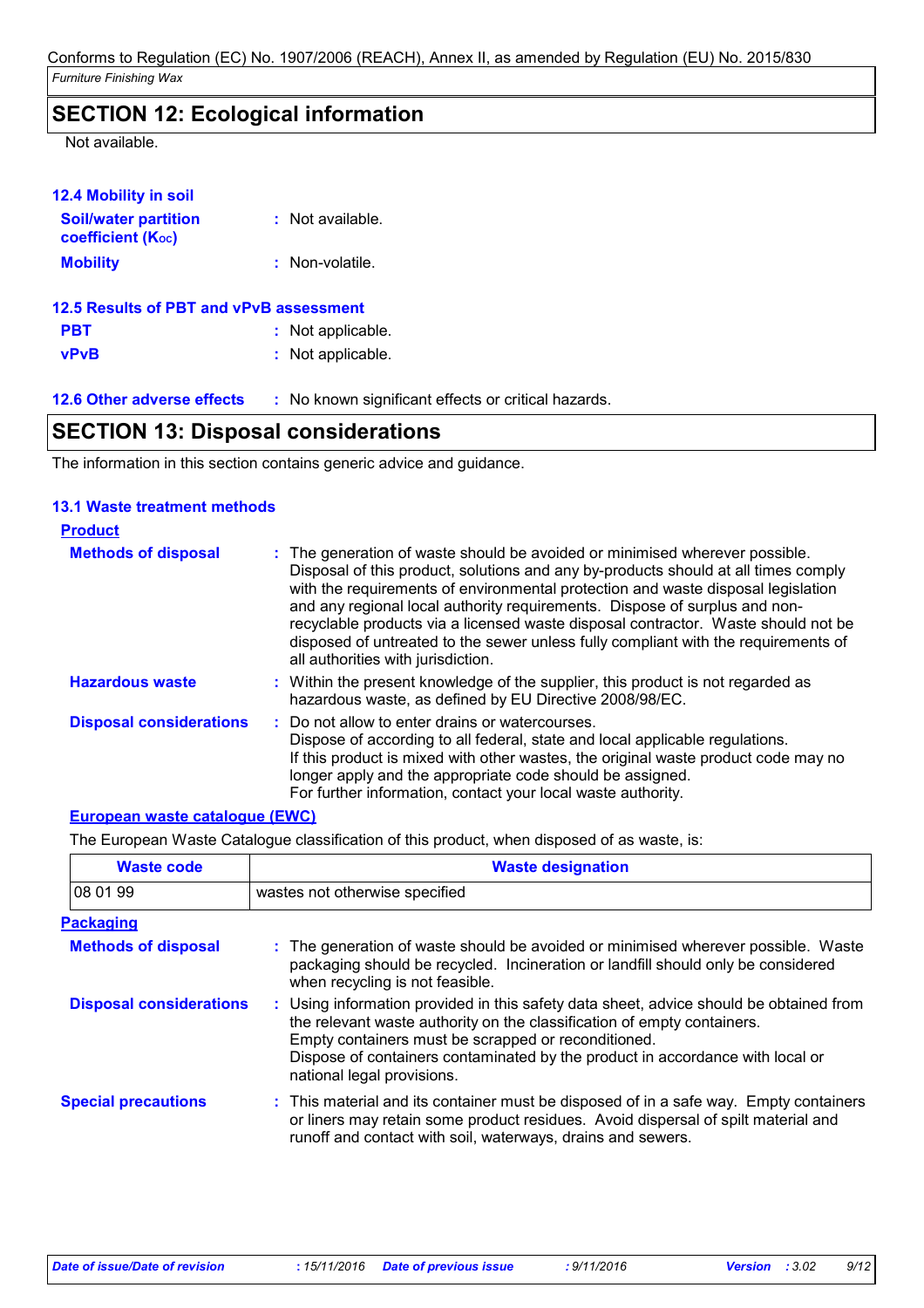## **SECTION 14: Transport information**

|                                           | <b>ADR/RID</b>           | <b>ADN</b>     | <b>IMDG</b>    | <b>IATA</b>    |
|-------------------------------------------|--------------------------|----------------|----------------|----------------|
| 14.1 UN number                            | Not regulated.           | Not regulated. | Not regulated. | Not regulated. |
| 14.2 UN proper<br>shipping name           | $\overline{\phantom{0}}$ |                |                |                |
| <b>14.3 Transport</b><br>hazard class(es) | $\overline{\phantom{0}}$ |                |                |                |
| 14.4 Packing<br>group                     |                          |                |                |                |
| 14.5<br><b>Environmental</b><br>hazards   | No.                      | No.            | No.            | No.            |
| <b>Additional</b><br>information          |                          |                |                |                |

**user**

**14.6 Special precautions for : Transport within user's premises: always transport in closed containers that are** upright and secure. Ensure that persons transporting the product know what to do in the event of an accident or spillage.

# **SECTION 15: Regulatory information**

**VOC for Ready-for-Use Mixture :** Not applicable. **15.1 Safety, health and environmental regulations/legislation specific for the substance or mixture Other EU regulations Annex XVII - Restrictions on the manufacture, placing on the market and use of certain dangerous substances, mixtures and articles** : Not applicable. **Europe inventory :** All components are listed or exempted. **International regulations References : EU Regulation (EC) No. 1907/2006 (REACH) Annex XIV - List of substances subject to authorisation Annex XIV Substances of very high concern** None of the components are listed. None of the components are listed. **Seveso Directive** This product is not controlled under the Seveso Directive. **Chemical Weapon Convention List Schedules I, II & III Chemicals** Safety, Health and Welfare at Work (Chemical Agents) Regulations 2001 (S.I. No. 619 of 2001) Safety, Health and Welfare at Work (Carcinogens) Regulations 2001 (S.I. No. 78 of 2001) Safety, Health and Welfare at Work (General Application) Regulations 2007 Conforms to Regulation (EC) No. 1907/2006 (REACH), Annex II, as amended by Regulation (EU) No. 2015/830 *Date of issue/Date of revision* **:** *15/11/2016 Date of previous issue : 9/11/2016 Version : 3.02 10/12*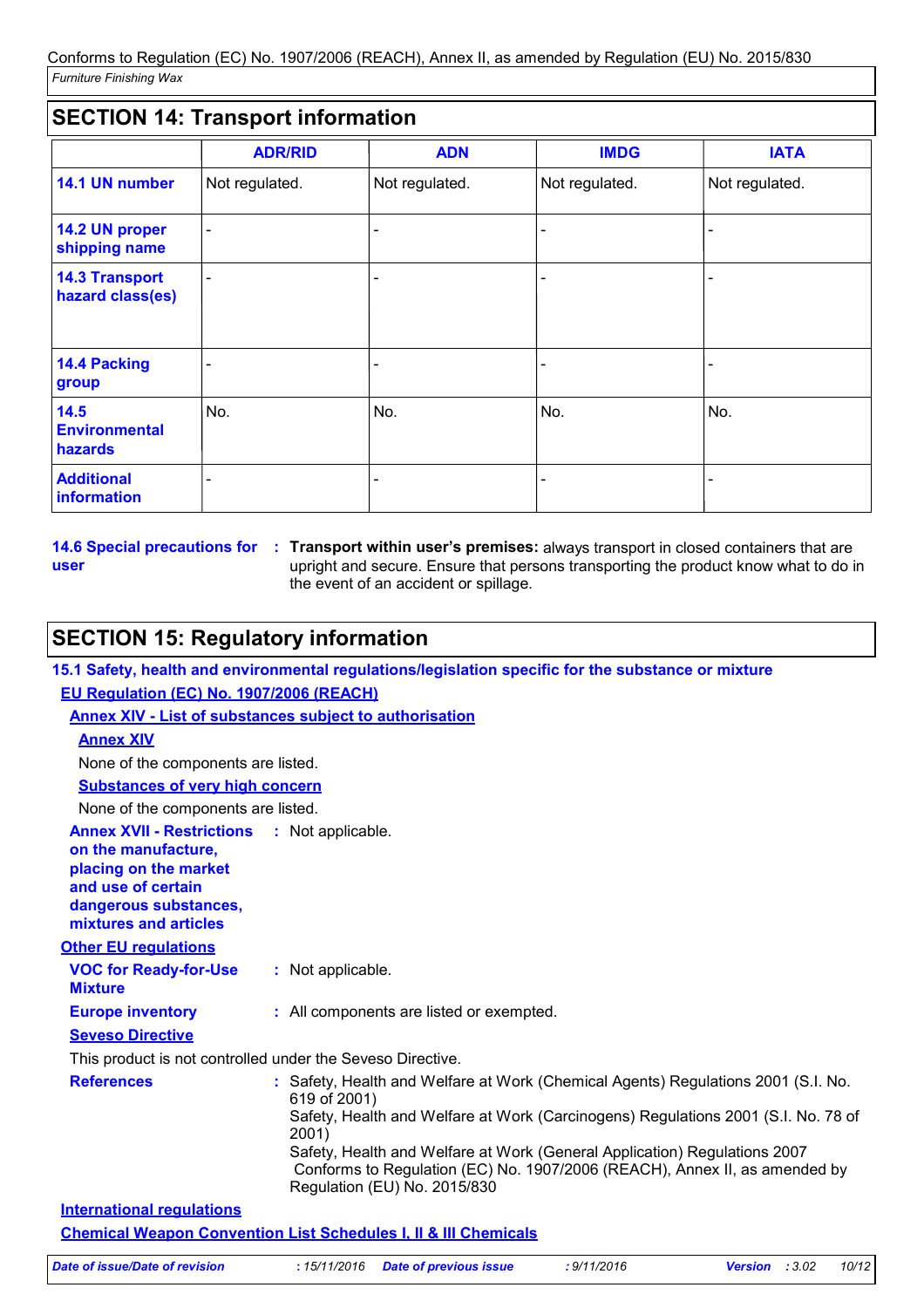| <b>SECTION 15: Regulatory information</b>                              |                                                                                             |  |  |  |
|------------------------------------------------------------------------|---------------------------------------------------------------------------------------------|--|--|--|
| Not listed.                                                            |                                                                                             |  |  |  |
| <b>Montreal Protocol (Annexes A, B, C, E)</b>                          |                                                                                             |  |  |  |
| Not listed.                                                            |                                                                                             |  |  |  |
|                                                                        | <b>Stockholm Convention on Persistent Organic Pollutants</b>                                |  |  |  |
| Not listed.                                                            |                                                                                             |  |  |  |
|                                                                        | <b>Rotterdam Convention on Prior Informed Consent (PIC)</b>                                 |  |  |  |
| Not listed.                                                            |                                                                                             |  |  |  |
|                                                                        | <b>UNECE Aarhus Protocol on POPs and Heavy Metals</b>                                       |  |  |  |
| Not listed.                                                            |                                                                                             |  |  |  |
| : 1521 90 99<br><b>CN</b> code                                         |                                                                                             |  |  |  |
| <b>International lists</b>                                             |                                                                                             |  |  |  |
| <b>National inventory</b>                                              |                                                                                             |  |  |  |
| <b>Australia</b>                                                       | : All components are listed or exempted.                                                    |  |  |  |
| <b>Canada</b>                                                          | All components are listed or exempted.                                                      |  |  |  |
| <b>China</b>                                                           | All components are listed or exempted.                                                      |  |  |  |
| <b>Japan</b>                                                           | Not determined.                                                                             |  |  |  |
| <b>Malaysia</b>                                                        | Not determined.                                                                             |  |  |  |
| <b>New Zealand</b>                                                     | All components are listed or exempted.                                                      |  |  |  |
| <b>Philippines</b>                                                     | All components are listed or exempted.                                                      |  |  |  |
| <b>Republic of Korea</b>                                               | All components are listed or exempted.                                                      |  |  |  |
| <b>Taiwan</b>                                                          | Not determined.                                                                             |  |  |  |
| <b>United States</b>                                                   | All components are listed or exempted.                                                      |  |  |  |
| <b>15.2 Chemical safety</b><br>assessment                              | : No Chemical Safety Assessment has been carried out.                                       |  |  |  |
| <b>SECTION 16: Other information</b>                                   |                                                                                             |  |  |  |
| Indicates information that has changed from previously issued version. |                                                                                             |  |  |  |
| <b>Abbreviations and</b>                                               | : ATE = Acute Toxicity Estimate                                                             |  |  |  |
| acronyms                                                               | CLP = Classification, Labelling and Packaging Regulation [Regulation (EC) No.<br>1272/2008] |  |  |  |

#### **Full text of H-phrases referred to in sections 2 and 3**

Not classified.

| <b>Full text of abbreviated H</b><br><b>statements</b> | H <sub>304</sub>            |                               | May be fatal if swallowed and enters airways.                                                  |                         |       |
|--------------------------------------------------------|-----------------------------|-------------------------------|------------------------------------------------------------------------------------------------|-------------------------|-------|
| <b>Full text of classifications</b><br>[CLP/GHS]       | Asp. Tox. 1, H304<br>EUH066 |                               | <b>ASPIRATION HAZARD - Category 1</b><br>Repeated exposure may cause skin dryness or cracking. |                         |       |
| Date of printing                                       | : 7/08/2017                 |                               |                                                                                                |                         |       |
| Date of issue/Date of revision                         | :15/11/2016                 | <b>Date of previous issue</b> | : 9/11/2016                                                                                    | <b>Version</b> : $3.02$ | 11/12 |

DMEL = Derived Minimal Effect Level DNEL = Derived No Effect Level

**Procedure used to derive the classification according to Regulation (EC) No. 1272/2008 [CLP/GHS]**

EUH statement = CLP-specific Hazard statement PBT = Persistent, Bioaccumulative and Toxic PNEC = Predicted No Effect Concentration RRN = REACH Registration Number

vPvB = Very Persistent and Very Bioaccumulative

**Classification Justification**